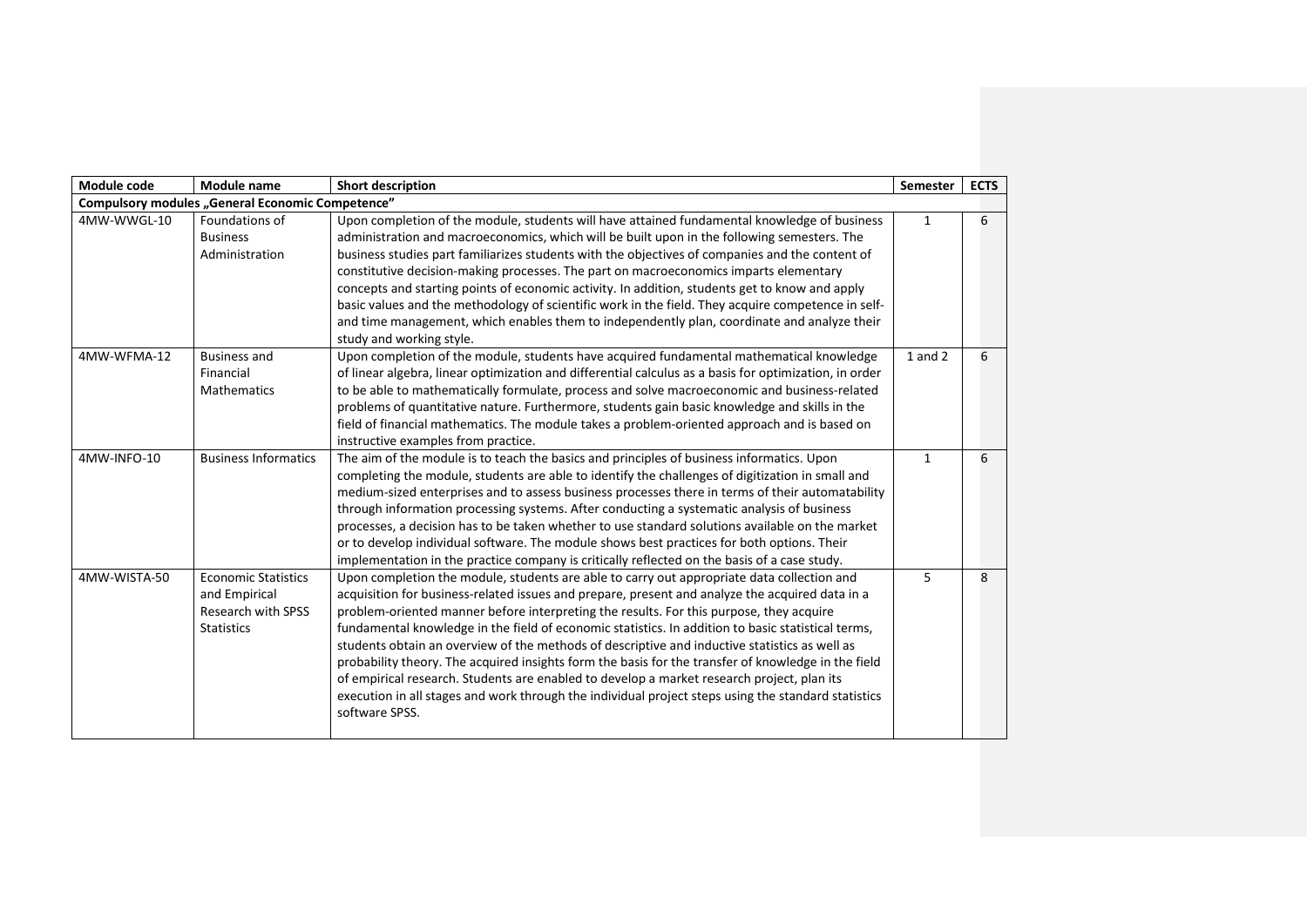| 4MW-VWL1-20  | Microeconomics                             | Upon completion of the module, students will have a command of elementary microeconomic            | $\overline{2}$ | 6 |
|--------------|--------------------------------------------|----------------------------------------------------------------------------------------------------|----------------|---|
|              |                                            | relationships between demand, supply, benefits, costs, prices, revenues and profits. Focus is laid |                |   |
|              |                                            | on pricing as a function of demand and supply on the goods and factor markets. On this basis,      |                |   |
|              |                                            | the fundamentals of competition theory and policy are discussed. Important contents further        |                |   |
|              |                                            | include the causes and compensation possibilities for the various forms of market failure. By      |                |   |
|              |                                            | providing insights into fundamental market processes, the module proves to be an essential basis   |                |   |
|              |                                            | for the successful, market-oriented management of small and medium-sized enterprises               |                |   |
| 4MW-VWL2-40  | <b>Macroeconomics</b>                      | Upon completion of the module, students will be familiar with the foundations of circular flow,    | 4              | 6 |
|              |                                            | contents and structures of the system of national accounts. They understand the cyclical,          |                |   |
|              |                                            | economic and foreign trade processes, which small and medium-sized enterprises must adapt to       |                |   |
|              |                                            | in the course of globalization. Students are familiar with the structures and processes on the     |                |   |
|              |                                            | macroeconomic goods, money and labor markets and can explain both the equilibria on the sub-       |                |   |
|              |                                            | markets and the equilibrium of the market system (overall equilibrium). Furthermore, they learn    |                |   |
|              |                                            | the fundamentals of real and monetary foreign trade theory, understand the business cycle          |                |   |
|              |                                            | phenomenon and can deal with its theoretical reflection. They also have knowledge of the           |                |   |
|              |                                            | fundamentals of economic policy.                                                                   |                |   |
| 4MW-WIRE1-10 | Introduction to Law,                       | Upon completion of the module, students will have gained an overview of the entrepreneurial        | $\mathbf{1}$   | 6 |
|              | Civil Law, Commercial                      | opportunities offered by the German legal system. This basic legal understanding is achieved, on   |                |   |
|              | and Corporate Law                          | the one hand, through knowledge of the regulations of the General Part of Civil Law, the law of    |                |   |
|              |                                            | obligations and the fundamentals of property law, which students have acquired through case        |                |   |
|              |                                            | studies. On the other hand, students are familiar with the special private law for merchants their |                |   |
|              |                                            | auxiliaries as well as the fundamental differences between business partnerships and corporate     |                |   |
|              |                                            | enterprises or stock corporations.                                                                 |                |   |
| 4MW-WIRE2-30 | Tax Law, Labor Law,                        | Upon completing the module, students have gained knowledge of the most important tax types         | 3              | 6 |
|              | Insolvency Law                             | and their influence on business management decisions. They acquire fundamental knowledge of        |                |   |
|              |                                            | the German tax system, especially with regard to the taxation of small and medium-sized            |                |   |
|              |                                            | enterprises. In addition, the module uses example cases to impart the foundations of individual    |                |   |
|              |                                            | and collective labor law and insolvency law, which are also of relevance for commercial law.       |                |   |
|              | Compulsory module "Special SME Competence" |                                                                                                    |                |   |
| 4MW-GLUF-20  | Principles of                              | The module aims to familiarize students with the subject of corporate management with special      | $\overline{2}$ | 6 |
|              | Corporate                                  | emphasis on the requirements of small and medium-sized enterprises. Focus is laid on methods       |                |   |
|              | Management                                 | and instruments for the implementation of market-oriented corporate management with regard         |                |   |
|              |                                            | to the sustainable market positioning of SMEs. Upon completion of the module, students will        |                |   |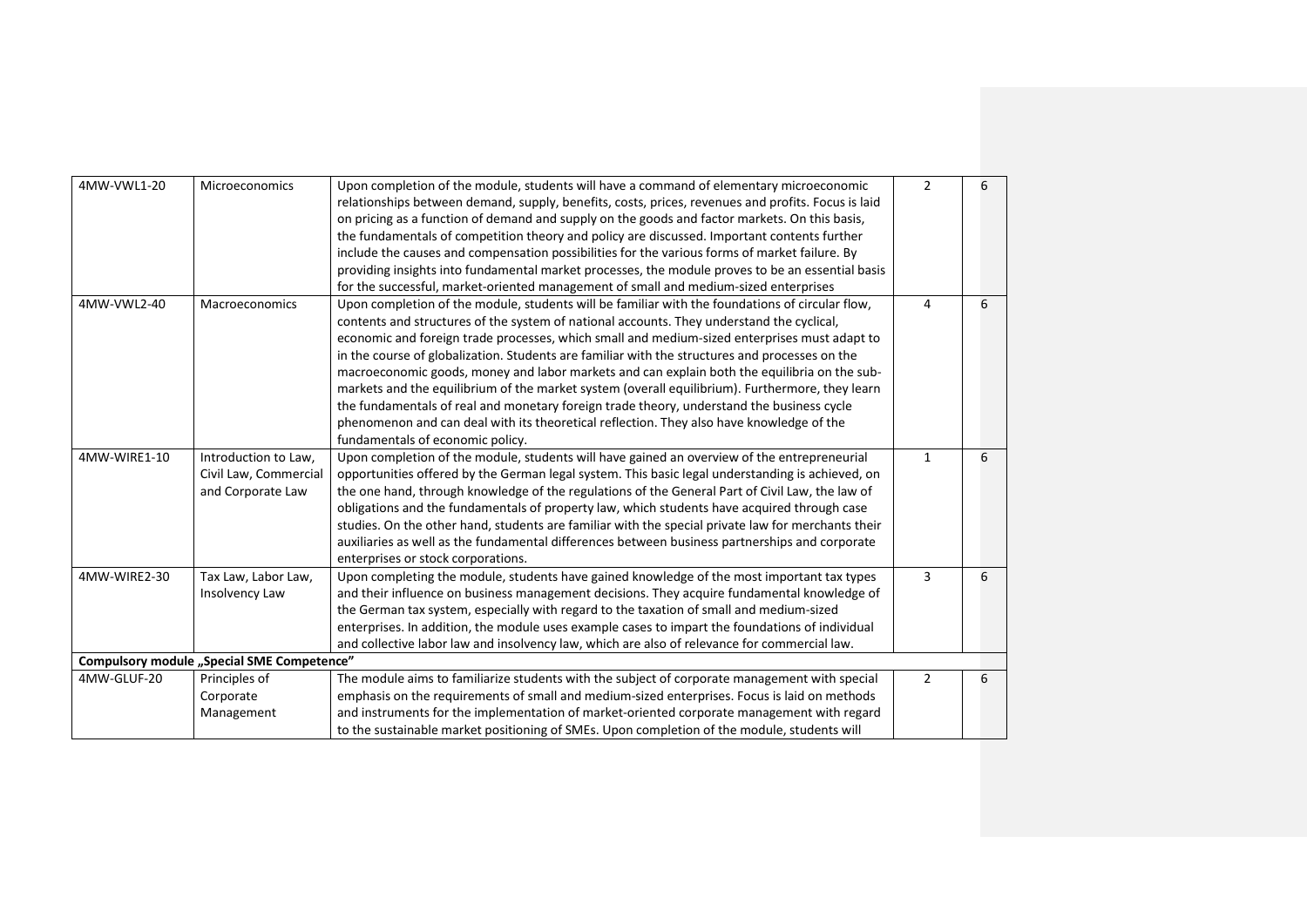|              |                           | have fundamental knowledge of the conceptual views, functions, support systems and                  |   |   |
|--------------|---------------------------|-----------------------------------------------------------------------------------------------------|---|---|
|              |                           | techniques of corporate management. They see them as a systematic process of analysis,              |   |   |
|              |                           | planning and decision making that needs to be adapted to the specific characteristics of SMEs.      |   |   |
|              |                           | The module finally enables students to allocate the following modules on the sub-areas of           |   |   |
|              |                           | corporate management to the individual conceptual perspectives and to integrate them into the       |   |   |
|              |                           | overall system of corporate management.                                                             |   |   |
| 4MW-PMLU-30  | Production, Materials     | Upon completion of the module, students have developed a comprehensive understanding of             | 3 | 6 |
|              | and Inventory             | the primary business processes of production, materials and inventory management, in                |   |   |
|              | Management,               | particular of the subject matter, tasks and basic terms and instruments. Moreover, students are     |   |   |
|              | Environmental             | familiar with the most important European and national environmental regulations and                |   |   |
|              | Protection                | information systems regarding environmental protection and are able to organize operational         |   |   |
|              |                           | environmental protection measures in small and medium-sized enterprises.                            |   |   |
| 4MW-LPKV-40  | Performance, Price,       | Building on the knowledge acquired in the module on market-oriented corporate management,           | 4 | 6 |
|              | Communication and         | students are familiarized with the marketing mix. Upon completion of the module, they are able      |   |   |
|              | Sales Policy              | to plan the possible applications of the various marketing instruments in small and medium-sized    |   |   |
|              |                           | enterprises, to strategically use the connections between the instruments and to solve tasks and    |   |   |
|              |                           | interface problems during their operative implementation. They identify instrumental                |   |   |
|              |                           | alternatives and synergies in market development by small and medium-sized enterprises.             |   |   |
| 4MW-OPEFÜ-40 | Organization,             | The module familiarizes students with the theoretical principles, practical contents as well as     | 4 | 6 |
|              | Personnel                 | methods and instruments of corporate organization, personnel management and personnel               |   |   |
|              | Management and            | leadership. Particular focus is laid on the implementation of knowledge in small and medium-        |   |   |
|              | Leadership                | sized enterprises. Upon completion of the module, students are familiar with applicable methods     |   |   |
|              |                           | and instruments for processing practical organizational tasks, the direct solution of strategic and |   |   |
|              |                           | operative tasks in human resources management areas of responsibility and for application in        |   |   |
|              |                           | personnel-oriented management processes and situations.                                             |   |   |
| 4MW-PMQM-50  | Project, Process and      | Upon completing the module, students are able to independently plan, manage and successfully        | 5 | 8 |
|              | <b>Quality Management</b> | complete business and interdisciplinary projects in terms of time, budget and quality. The          |   |   |
|              |                           | necessary knowledge of business process management in modern company organizations as well          |   |   |
|              |                           | as in inter-company value chains constitutes another focus of the module. Students are able to      |   |   |
|              |                           | evaluate modern methods and principles of process management and systematically apply               |   |   |
|              |                           | process models and working techniques for process analysis, conception and implementation.          |   |   |
|              |                           | Moreover, the interdisciplinary module also includes the necessary technical and methodological     |   |   |
|              |                           | skills to ensure the quality of project and process management. Upon completing the module,         |   |   |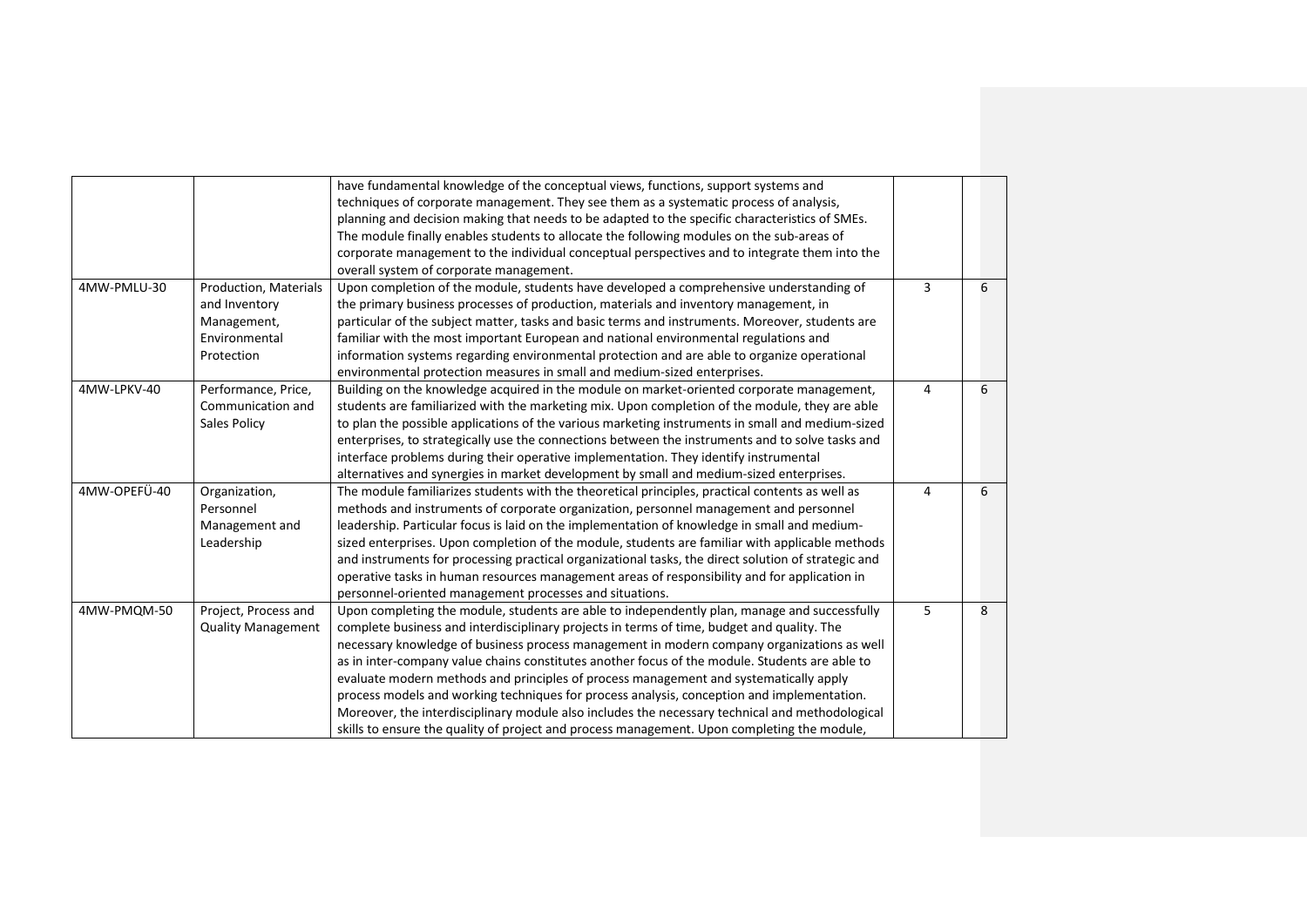|              |                              | students are able to assume the role as quality manager to supervise the set-up and expansion of   |             |                |
|--------------|------------------------------|----------------------------------------------------------------------------------------------------|-------------|----------------|
|              |                              | a company-specific quality management system. The students' analytical and critical-constructive   |             |                |
|              |                              | thinking is further developed through the consideration of complex business contexts and the       |             |                |
|              |                              | interdisciplinary combination of the three business sub-disciplines.                               |             |                |
| 4MW-UNGRM-60 | <b>Business Succession /</b> | Upon completing the module, students are familiar with the content and legal requirements as       | 6           | $\overline{7}$ |
|              | Formation and Risk           | well as the procedure for business formations and successions. They are able to develop a          |             |                |
|              | Management                   | business start-up and a business succession concept, taking into account economic as well as       |             |                |
|              |                              | commercial, corporate and tax law aspects. Furthermore, they are able to take entrepreneurial      |             |                |
|              |                              | decisions in start-up and succession processes, taking into account the identification, evaluation |             |                |
|              |                              | and management of risks.                                                                           |             |                |
| 4MW-INTAH-60 | International                | The module provides an overview of the forms and the economic and legal framework conditions       | 6           | 6              |
|              | Management and               | of foreign trade activities of small and medium-sized enterprises against the background of        |             |                |
|              | Foreign Trade                | globalization. Students are familiarized with the opportunities and risks of globalization. They   |             |                |
|              |                              | apply the knowledge and skills acquired in previous modules specifically to analyze the options of |             |                |
|              |                              | international activities for small and medium-sized enterprises. The consideration of              |             |                |
|              |                              | international business activities takes into account the specifics of the culture and society of   |             |                |
|              |                              | foreign countries. Focus is laid on the (further) development of intercultural competence.         |             |                |
| 4MW-EXTRW-12 | <b>External Accounting</b>   | Upon completion of the module, students have acquired fundamental knowledge of financial           | $1$ and $2$ | 6              |
|              |                              | accounting and balancing in accordance with HGB (German Commercial Code). Students are             |             |                |
|              |                              | qualified to carry out a practical, exemplary accounting process from the opening to the closing   |             |                |
|              |                              | balance sheet (individual financial statement under commercial law) using the double-entry         |             |                |
|              |                              | accounting technique and in compliance with the principles of proper accounting and balancing.     |             |                |
| 4MW-INTRW-30 | <b>Internal Accounting</b>   | Upon completion of the module, students will be able to select and apply fundamental               | 3           | 6              |
|              |                              | instruments of cost and activity accounting in a targeted and theoretically founded way and in     |             |                |
|              |                              | accordance with the respective practical situation. Students are also able to apply investment     |             |                |
|              |                              | calculation methods to support strategic decisions. They are familiar with the possibilities of    |             |                |
|              |                              | raising debt and equity capital for the realization of investment projects as well as for the      |             |                |
|              |                              | financing of current operational processes in small and medium-sized enterprises.                  |             |                |
| 4MW-CONTR-56 | Management                   | Upon completion of the module, students will have fundamental theoretical knowledge of the         | 5 and 6     | 8              |
|              | Accounting                   | concepts, tasks, structures, instruments and institutions of management accounting as well as of   |             |                |
|              |                              | a possible SME-oriented design of management accounting in various operational sub-areas.          |             |                |
|              |                              | Students can understand and internalize the importance of the consistent application of            |             |                |
|              |                              | networked and system-oriented thinking by dealing with correspondingly complex management          |             |                |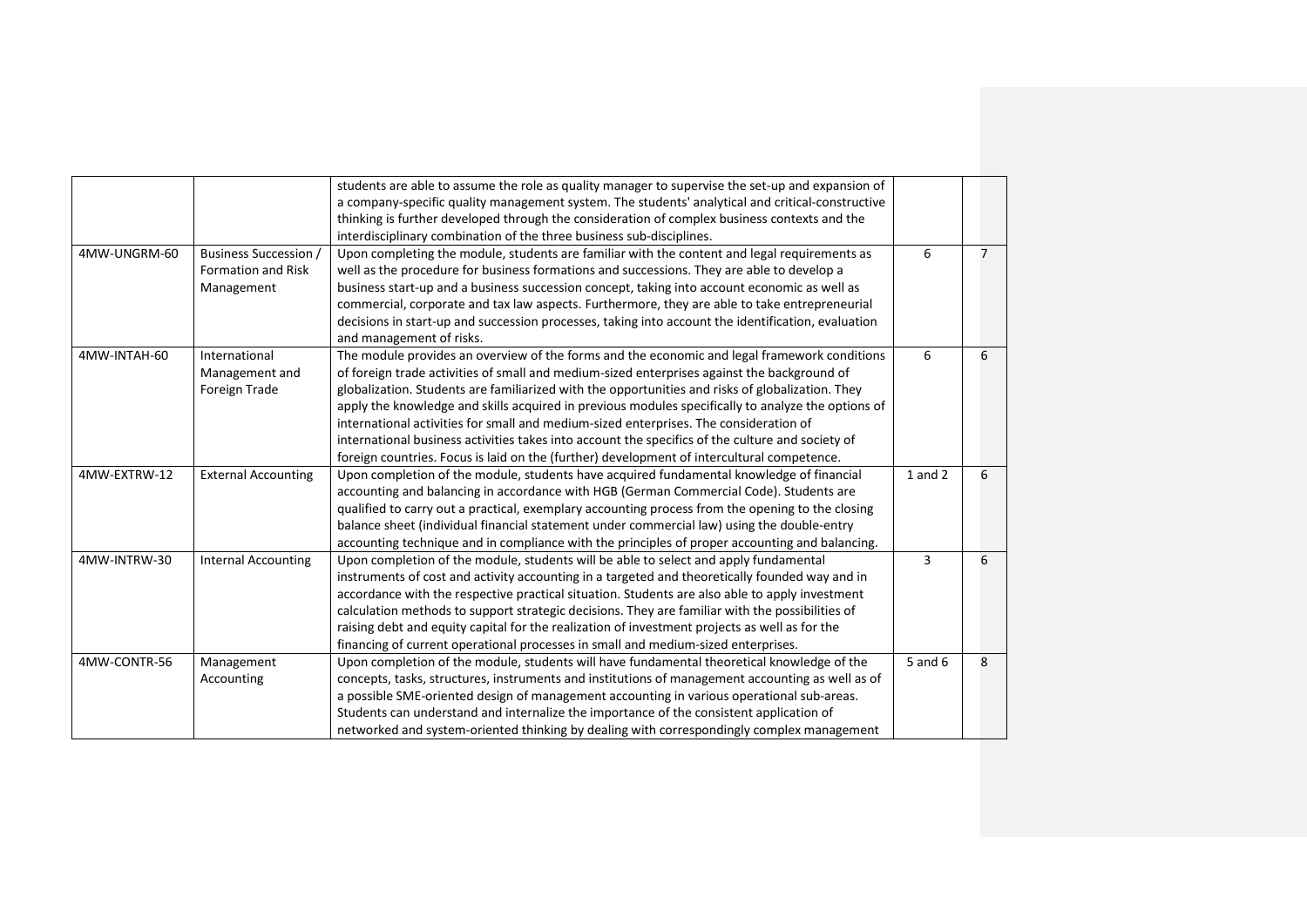|              |                                                                | accounting tasks. They develop the basic view of controlling as a goal-oriented service for        |   |   |
|--------------|----------------------------------------------------------------|----------------------------------------------------------------------------------------------------|---|---|
|              |                                                                | management.                                                                                        |   |   |
|              |                                                                | In exercises and case studies, students acquire practical skills and knowledge of management       |   |   |
|              |                                                                | accounting instruments.                                                                            |   |   |
|              |                                                                | The module includes a business game: A DATEV university sample case, extended by                   |   |   |
|              |                                                                | management accounting aspects, illustrates the importance of the results of external accounting    |   |   |
|              |                                                                | as an information basis for management accounting.                                                 |   |   |
|              |                                                                | Students can open up the potential of external accounting for management accounting purposes,      |   |   |
|              |                                                                | use it for analyses and communicate using reporting systems.                                       |   |   |
|              | Compulsory modules "Personal, Social and Lingustic Competence" |                                                                                                    |   |   |
| 4MW-PSSK1-20 | Self-Marketing /                                               | Upon completion of the module, students are able to present themselves and the professional        | 2 | 6 |
|              | Presentation and                                               | and private aspects represented by them in a confident, motivated and convincing manner. They      |   |   |
|              | <b>Basic Business English</b>                                  | are confident in the use of self-marketing instruments and, in particular, in presentation         |   |   |
|              |                                                                | techniques appropriate to the target group and situation. In addition, students are able to        |   |   |
|              |                                                                | describe themselves and their academic and professional context in English and to deal with        |   |   |
|              |                                                                | everyday communication situations in their professional environment. They are enabled to           |   |   |
|              |                                                                | communicate orally and in writing in English within and between companies. The module is           |   |   |
|              |                                                                | carried out in seminars (groups A and B, depending on the level of proficiency).                   |   |   |
| 4MW-PSSK2-30 | Discussion and                                                 | Upon completion of the module, students are able to hold discussions and negotiations in an        | 3 | 6 |
|              | Negotiation Skills and                                         | international context. They are able to assess discussion and negotiation partners (customers,     |   |   |
|              | Intermediate                                                   | suppliers, superiors, employees, shareholders), to prepare discussions and negotiations            |   |   |
|              | <b>Business English</b>                                        | accordingly, to conduct them purposefully by means of adequate communication techniques and        |   |   |
|              |                                                                | to follow them up. Students are also familiarized with different cultural negotiation styles and   |   |   |
|              |                                                                | learn to understand and apply nuances of the English language, such as business idioms. They       |   |   |
|              |                                                                | expand their business-related vocabulary and their foreign language skills in speaking, listening, |   |   |
|              |                                                                | reading and writing. The module is carried out in seminars (groups A and B, depending on the       |   |   |
|              |                                                                | level of proficiency).                                                                             |   |   |
| 4MW-PSSK3-40 | Transaction/Conflict                                           | Upon completion of the module, students are able to react confidently in various conflict          | 4 | 6 |
|              | Resolution and                                                 | situations of everyday professional life. They gain clarity about their own handling of conflicts  |   |   |
|              | <b>Advanced Business</b>                                       | and are able to identify and analyze conflict potential in good time. Moreover, they can avoid     |   |   |
|              | English                                                        | conflicts by addressing disturbances at an early stage and manage conflict situations that have    |   |   |
|              |                                                                | arisen in a solution-oriented manner in a conversation. Students also expand their intercultural   |   |   |
|              |                                                                | and (foreign) language skills and abilities to better understand, analyze and manage conflict      |   |   |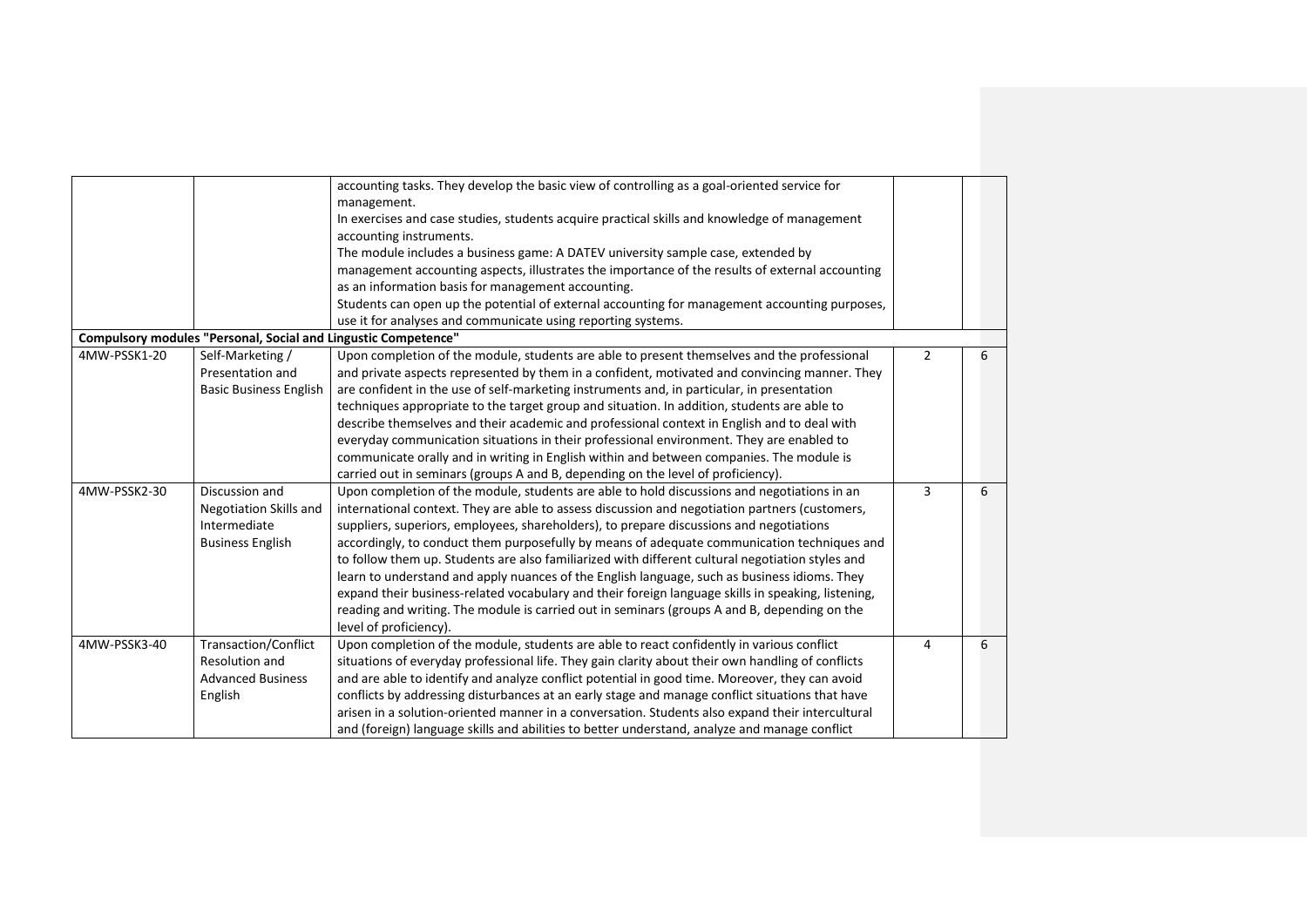|                                    |                                                | situations in an international context. The module is carried out in seminars (groups A and B,                                                                                                                                                                                                                                                                                                                                                                                                                                                                                                                                                                                                                                                                                                                                                                                                                                                                                                                                                                                                                     |             |   |
|------------------------------------|------------------------------------------------|--------------------------------------------------------------------------------------------------------------------------------------------------------------------------------------------------------------------------------------------------------------------------------------------------------------------------------------------------------------------------------------------------------------------------------------------------------------------------------------------------------------------------------------------------------------------------------------------------------------------------------------------------------------------------------------------------------------------------------------------------------------------------------------------------------------------------------------------------------------------------------------------------------------------------------------------------------------------------------------------------------------------------------------------------------------------------------------------------------------------|-------------|---|
|                                    |                                                | depending on the level of proficiency). Role plays are used to gain and reflect on students'                                                                                                                                                                                                                                                                                                                                                                                                                                                                                                                                                                                                                                                                                                                                                                                                                                                                                                                                                                                                                       |             |   |
|                                    |                                                | personal experience.                                                                                                                                                                                                                                                                                                                                                                                                                                                                                                                                                                                                                                                                                                                                                                                                                                                                                                                                                                                                                                                                                               |             |   |
| <b>Compulsory elective modules</b> |                                                |                                                                                                                                                                                                                                                                                                                                                                                                                                                                                                                                                                                                                                                                                                                                                                                                                                                                                                                                                                                                                                                                                                                    |             |   |
| 4MW-WPRÜF-56                       | Corporate<br>Accounting and<br>Auditing        | Many medium-sized companies have one or more subsidiaries and are organized as a<br>corporation or business group. In this case, a consolidated annual financial statement must be<br>prepared in addition to the annual financial statements of the individual companies. The module<br>aims to impart the foundations for the preparation of these consolidated annual financial<br>statements. In addition, the knowledge of balance sheet analysis is deepened by means of a<br>practical example of group accounting in the 6th semester.                                                                                                                                                                                                                                                                                                                                                                                                                                                                                                                                                                     |             | 8 |
|                                    |                                                | Many companies that employ graduates of the degree program "Medium-sized Businesses" must<br>have their annual financial statements audited and certified by an auditor. It is therefore of<br>particular advantage to students of this degree program to have fundamental knowledge of<br>auditing in general and auditing of annual financial statements in particular.<br>Upon completion of the module, students have gained essential knowledge of the preparation of<br>consolidated annual financial statements and are able to understand and present correlations<br>between the underlying individual annual financial statements. In addition, they have basic<br>knowledge of auditing and the tasks of an auditor. They also have expertise in the execution of<br>annual audits and their legal basis and are able to prepare and support an annual audit. Finally,<br>they are able to analyze individual and consolidated annual financial statements and prepare key<br>findings for decision-making.                                                                                             |             |   |
| 4MW-DIMI-56                        | Digitalization in<br>Medium-sized<br>Companies | The module qualifies students for the challenges of digitalization in the medium-sized sector. This<br>includes changes in business processes induced by digitalization in small and medium-sized<br>companies. Upon completing the module, students will be capable of supporting and moderating<br>the development and implementation of a sustainable digitalization strategy by applying Design<br>Thinking methods. They will also have knowledge of software-based best practices, in particular<br>from the fields of HR, finance and customer relationship management, and their adaptation.<br>Furthermore, students are qualified for changes in the communication culture induced by digital<br>media. Upon completing the module, they will be able to develop strategies of digital marketing and<br>sustainable conceptions, ensure their successful implementation and prove their importance for a<br>company's value creation by employing verifiable monitoring and controlling measures. Apart from<br>conceptual competence, students acquire knowledge of the operational use of social media | $5$ and $6$ | 8 |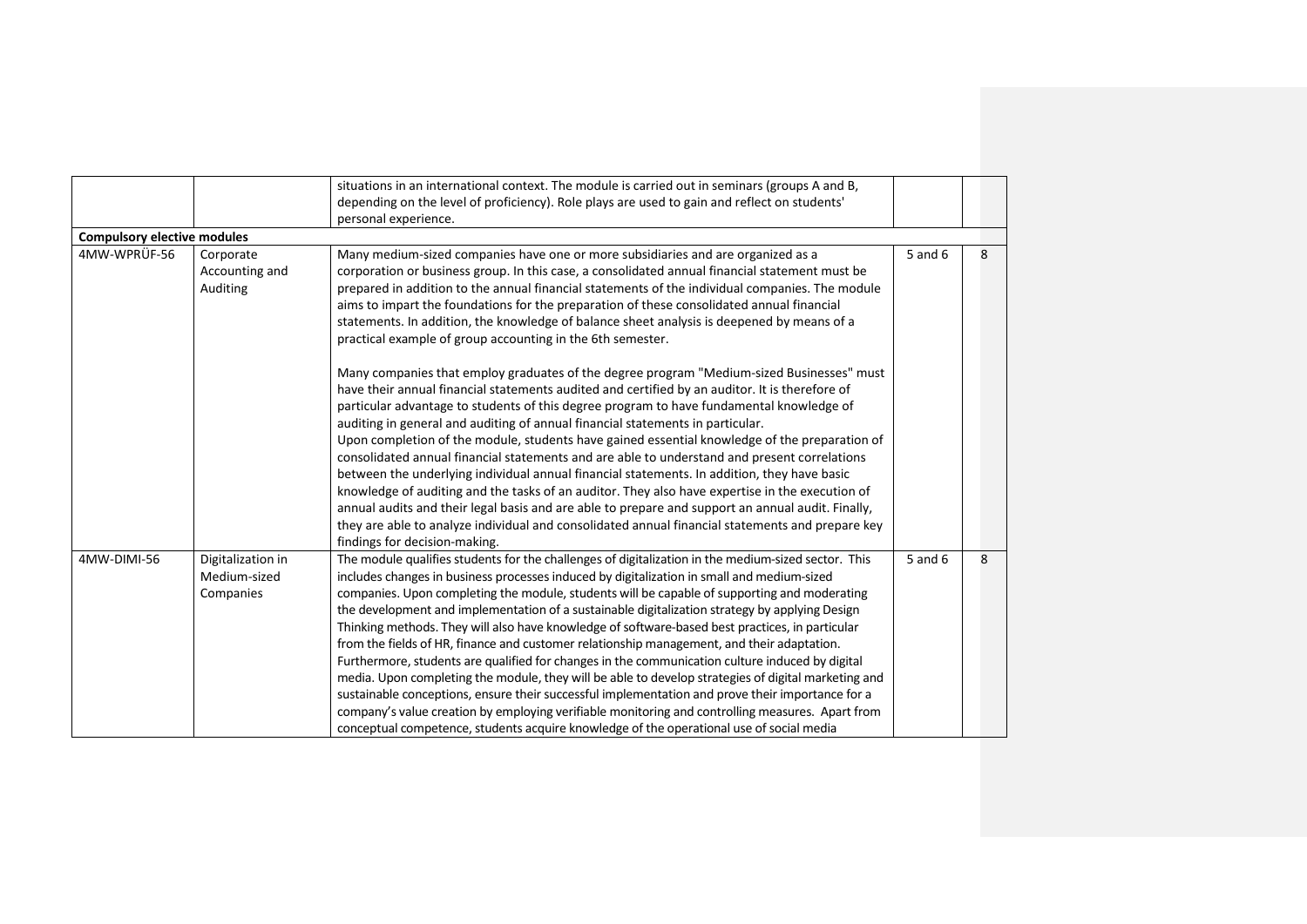|                          |                              | platforms as well as an awareness for the continuous optimization of websites and apps on search       |         |   |
|--------------------------|------------------------------|--------------------------------------------------------------------------------------------------------|---------|---|
|                          |                              | engines and usability.                                                                                 |         |   |
| 4MW-INENT-56             | Intrapreneurship and         | After completion of the module, students have a fundamental knowledge of business                      | 5 and 6 | 8 |
|                          | Entrepreneurship             | administration from the perspective of entrepreneurial thinking and acting (entre / intrapreneur-      |         |   |
|                          |                              | ship). Focus is laid on the development of the business process from invention to innovation and       |         |   |
|                          |                              | diffusion. In the field of entrepreneurship, this means founding a new company to implement a          |         |   |
|                          |                              | new business model and in the field of intrapreneurship, integrating a new business model into         |         |   |
|                          |                              | an existing company. Furthermore, students are familiarized with the anatomy and methodology           |         |   |
|                          |                              | of change processes in organizational development as well as their application.                        |         |   |
| 4MW-SZENG-56             | <b>International Foreign</b> | This class prepares both for tests to acquire an international foreign language certificate (LCCI      | 5 and 6 | 8 |
|                          | Language Certificate         | EFB, Level 3; Cambridge Advanced, TOEIC and/or TOEFL) and for a stay abroad on business                |         |   |
|                          | English                      | and/or doing a Master's degree abroad. The focus is on European business correspondence in             |         |   |
|                          |                              | term 5 and on 'English for academic purposes' in the 6 <sup>th</sup> term. Students will develop their |         |   |
|                          |                              | communication skills in realistic business situations as well as their knowledge of academic           |         |   |
|                          |                              | English. Moreover, they will gain further insight into intercultural diversity in international        |         |   |
|                          |                              | business and increase their sensitivity for communicative peculiarities and cultural differences       |         |   |
|                          |                              | with the spotlight on cooperation in intercultural teams. Awareness of intercultural diversity is      |         |   |
|                          |                              | becoming more and more important along with the globalization of SMEs.                                 |         |   |
| 4MW-WSPAN-56             | <b>Business Spanish</b>      | Upon completion of this module, students will be able to describe the colloquial and professional      | 5 and 6 | 8 |
|                          |                              | context and to communicate in routine situations involving the direct exchange of information on       |         |   |
|                          |                              | profession, training, the world of work, economic sectors and companies. The module focuses on         |         |   |
|                          |                              | conversation, listening comprehension, free translation and business correspondence skills. In         |         |   |
|                          |                              | addition, students gain further insight into the intercultural differences in international business   |         |   |
|                          |                              | life. You have an increased sensitivity for communicative characteristics and cultural differences.    |         |   |
| <b>Practical modules</b> |                              |                                                                                                        |         |   |
| 4MW-PRAX1-10             | Structures, Processes        | Students get to know the practical company from a micro and macroeconomic as well as legal             | 1       | 6 |
|                          | and Functions of the         | perspective. Furthermore, they develop the technical and methodological skills acquired in the         |         |   |
|                          | Company                      | first theory semester through didactically and content-related activities and tasks for                |         |   |
|                          |                              | independent learning. On the basis of the acquired professional competencies, students                 |         |   |
|                          |                              | document the company in a project report using the methods of scientific work. Upon                    |         |   |
|                          |                              | completion of the module, students are able to document the SME specifics of their practical           |         |   |
|                          |                              | company with regard to its field of action (including customers, competitors, suppliers), its          |         |   |
|                          |                              | identity (CI), its basic structures, processes, systems, functional areas and business practices.      |         |   |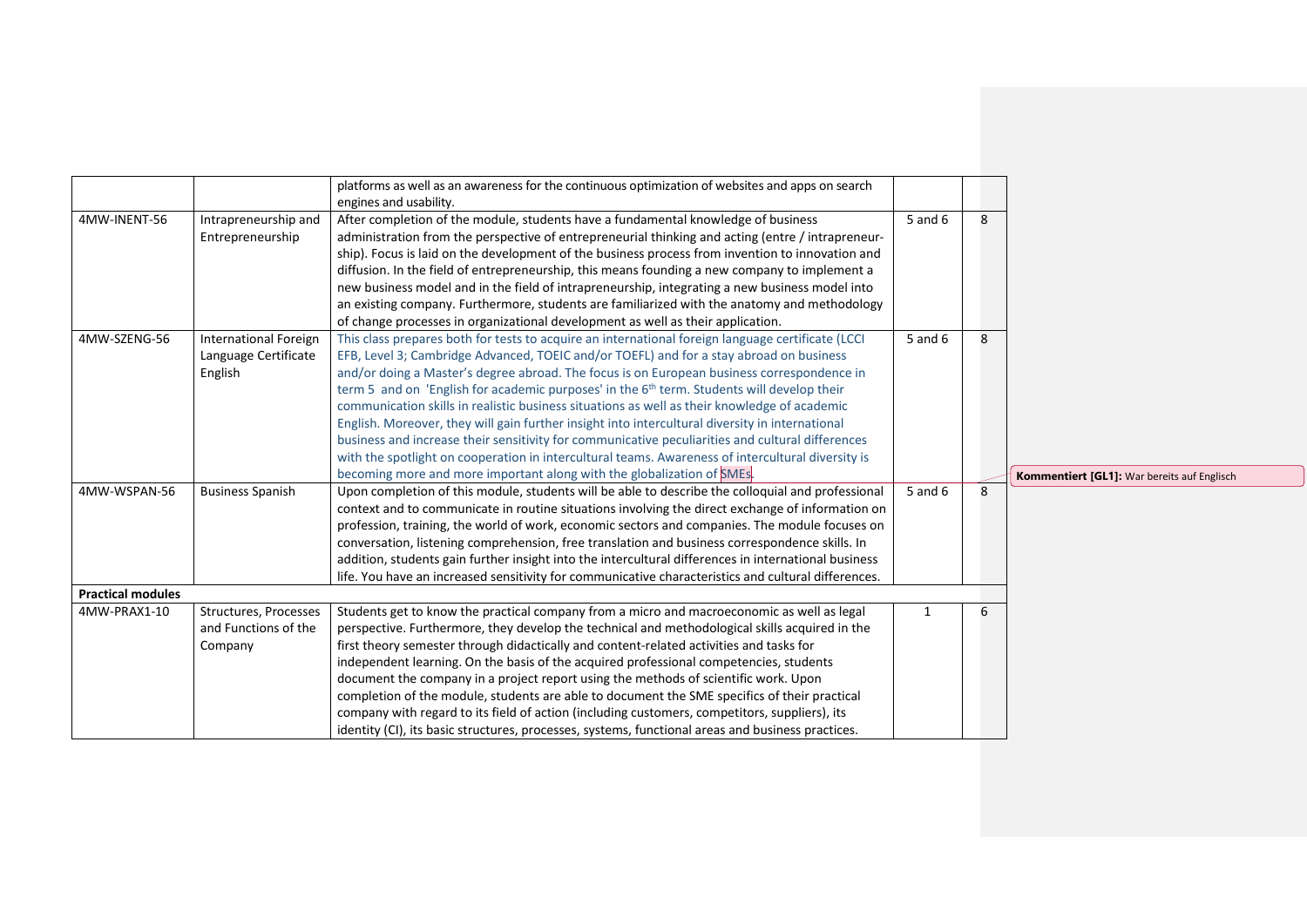|              |                           | They have gained an overview of the service program as well as the prerequisites and procedures<br>for service provision. Their personal and socio-communicative skills are further developed<br>through integration into the operational processes.                                                                                                                                                                                                                                                                                                                                                                                                                                                                                                                                                                                                                                                                                                                                                                                                                                                                                                                                            |               |   |
|--------------|---------------------------|-------------------------------------------------------------------------------------------------------------------------------------------------------------------------------------------------------------------------------------------------------------------------------------------------------------------------------------------------------------------------------------------------------------------------------------------------------------------------------------------------------------------------------------------------------------------------------------------------------------------------------------------------------------------------------------------------------------------------------------------------------------------------------------------------------------------------------------------------------------------------------------------------------------------------------------------------------------------------------------------------------------------------------------------------------------------------------------------------------------------------------------------------------------------------------------------------|---------------|---|
| 4MW-PRAX2-20 | Marketing and Sales       | The second practical phase aims to familiarize students with the contents, tasks and processes of<br>strategic and operative market development by SMEs. Their acquired theoretical knowledge<br>about the necessity and conception of a market-oriented management of SMEs is deepened in<br>case studies with the practice partner. The previous implementation of such a conception is<br>critically reflected. Upon completion of the practical module, students are able to work<br>analytically and conceptually in the field of market development and to evaluate concrete<br>strategic and operative marketing decisions. By giving presentations, students develop their<br>personal and socio-communicative competence in the field of self-marketing as well as their<br>presentation skills in German and English.                                                                                                                                                                                                                                                                                                                                                                 | $\mathcal{L}$ | 6 |
| 4MW-PRAX3-30 | Corporate<br>Accounting   | After the third practical phase, students are familiar with the basic contents, tasks and<br>procedures of external accounting (financial accounting, balance sheet/annual accounts) and<br>internal accounting (cost and activity accounting, financial management) at the practice<br>company. They are able to apply operational accounting procedures, participate actively in the<br>preparation and assessment of annual financial statements, coordinate accounting and balance<br>sheet results with external bodies (banks, financial administration) and participate in operational<br>financing tasks and investment decisions.                                                                                                                                                                                                                                                                                                                                                                                                                                                                                                                                                      | 3             | 6 |
| 4MW-PRAX4-40 | Personnel Manage-<br>ment | The fourth practical phase aims to familiarize students with the conditions, instruments and<br>methods of operational personnel management. Their acquired theoretical knowledge of<br>personnel requirements planning, recruitment, development and layoff, of the design of<br>personnel deployment, of personnel remuneration and of personnel management in SMEs is<br>reflected on at the practice partner with regard to its implementation and deepened on a topic-<br>specific basis within the context of project report II.<br>Upon completion of the module, students are able to apply methods of personnel requirements<br>planning, carry out personnel marketing and recruitment measures (e.g. job advertisements),<br>take on subtasks within the context of personnel and organizational development, assess labor<br>law aspects (e.g. when laying off staff) and handle personnel administration tasks (e.g. payroll<br>accounting). With regard to the students' leadership competence, their personal and socio-<br>communicative skills are further developed through participation in employee appraisals, target<br>agreement discussions and recruitment interviews. | 4             | 6 |